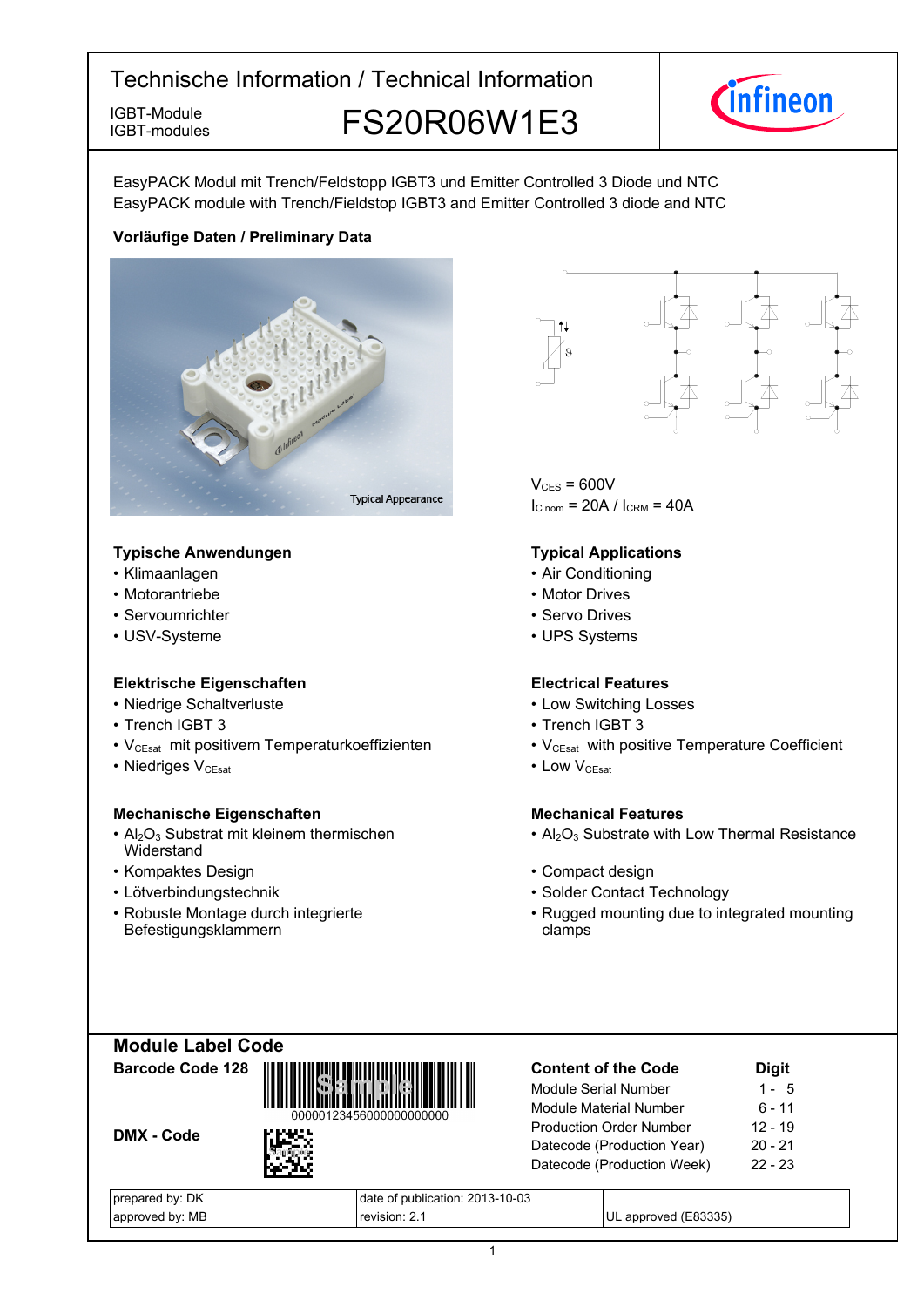IGBT-modules

IGBT-Module<br>IGBT-modules FS20R06W1E3



#### **Vorläufige-Daten Preliminary-Data**

#### **IGBT, Wechselrichter / IGBT, Inverter Höchstzulässige-Werte-/-Maximum-Rated-Values**

| Kollektor-Emitter-Sperrspannung<br>Collector-emitter voltage             | $T_{vi}$ = 25 $^{\circ}$ C                                                                                                                                                                | $V_{CFS}$                | 600      | V      |
|--------------------------------------------------------------------------|-------------------------------------------------------------------------------------------------------------------------------------------------------------------------------------------|--------------------------|----------|--------|
| Kollektor-Dauergleichstrom<br>Continuous DC collector current            | $\begin{cases} T_{\text{C}} = 100^{\circ} \text{C}, T_{\text{vj max}} = 175^{\circ} \text{C} \\ T_{\text{C}} = 25^{\circ} \text{C}, T_{\text{vj max}} = 175^{\circ} \text{C} \end{cases}$ | IC <sub>nom</sub><br>Ic. | 20<br>35 | A<br>A |
| Periodischer Kollektor-Spitzenstrom<br>Repetitive peak collector current | l t∍ = 1 ms                                                                                                                                                                               | <b>CRM</b>               | 40       | А      |
| Gesamt-Verlustleistung<br>Total power dissipation                        | $T_c = 25^{\circ}$ C, $T_{\text{vi max}} = 175$                                                                                                                                           | $P_{\text{tot}}$         | 135      | W      |
| Gate-Emitter-Spitzenspannung<br>Gate-emitter peak voltage                |                                                                                                                                                                                           | $V$ GES                  | $+/-20$  |        |

| Charakteristische Werte / Characteristic Values                                 |                                                                                                                                                                                   |                                                                                |                            | min. | typ.                    | max. |                       |
|---------------------------------------------------------------------------------|-----------------------------------------------------------------------------------------------------------------------------------------------------------------------------------|--------------------------------------------------------------------------------|----------------------------|------|-------------------------|------|-----------------------|
| Kollektor-Emitter-Sättigungsspannung<br>Collector-emitter saturation voltage    | $I_C$ = 20 A, $V_{GE}$ = 15 V<br>$I_C$ = 20 A, $V_{GE}$ = 15 V<br>$I_C = 20 A$ , $V_{GE} = 15 V$                                                                                  | $T_{vi}$ = 25°C<br>$T_{vi}$ = 125°C<br>$T_{vi}$ = 150 $^{\circ}$ C             | $V_{CE\ sat}$              |      | 1,55<br>1,70<br>1,80    | 2,00 | v<br>V<br>V           |
| Gate-Schwellenspannung<br>Gate threshold voltage                                | $I_c = 0,30$ mA, $V_{CE} = V_{GE}$ , $T_{vi} = 25^{\circ}$ C                                                                                                                      |                                                                                | V <sub>GEth</sub>          | 4,9  | 5,8                     | 6.5  | V                     |
| Gateladung<br>Gate charge                                                       | $V_{GF}$ = -15 V  +15 V                                                                                                                                                           |                                                                                | $Q_G$                      |      | 0,20                    |      | μC                    |
| Interner Gatewiderstand<br>Internal gate resistor                               | $T_{vi}$ = 25 $^{\circ}$ C                                                                                                                                                        |                                                                                | $R_{\text{Gint}}$          |      | 0.0                     |      | Ω                     |
| Eingangskapazität<br>Input capacitance                                          | f = 1 MHz, $T_{vi}$ = 25°C, $V_{CE}$ = 25 V, $V_{GE}$ = 0 V                                                                                                                       |                                                                                | $C_{\text{ies}}$           |      | 1,10                    |      | nF                    |
| Rückwirkungskapazität<br>Reverse transfer capacitance                           | f = 1 MHz, $T_{vi}$ = 25°C, $V_{CE}$ = 25 V, $V_{GE}$ = 0 V                                                                                                                       |                                                                                | $C_{res}$                  |      | 0,034                   |      | nF                    |
| Kollektor-Emitter-Reststrom<br>Collector-emitter cut-off current                | $V_{CE}$ = 600 V, $V_{GE}$ = 0 V, $T_{vi}$ = 25°C                                                                                                                                 |                                                                                | $I_{\text{CES}}$           |      |                         | 1,0  | mA                    |
| Gate-Emitter-Reststrom<br>Gate-emitter leakage current                          | $V_{CE}$ = 0 V, $V_{GE}$ = 20 V, $T_{vi}$ = 25°C                                                                                                                                  |                                                                                | <b>I</b> GES               |      |                         | 400  | nA                    |
| Einschaltverzögerungszeit, induktive Last<br>Turn-on delay time, inductive load | $I_C$ = 20 A, $V_{CE}$ = 300 V<br>$V_{GF}$ = ±15 V<br>$R_{\text{Gon}}$ = 18 $\Omega$                                                                                              | $T_{vi}$ = 25°C<br>$T_{vi}$ = 125°C<br>$T_{\text{vj}}$ = 150°C                 | $t_{d \text{ on}}$         |      | 0,023<br>0,023<br>0,023 |      | μs<br>μs<br>μs        |
| Anstiegszeit, induktive Last<br>Rise time, inductive load                       | $I_C = 20$ A, $V_{CE} = 300$ V<br>$V_{GE}$ = $\pm$ 15 V<br>$\mathsf{R}_{\mathsf{Gon}}$ = 18 $\Omega$                                                                              | $T_{vi}$ = 25 $^{\circ}$ C<br>$T_{vi}$ = 125°C<br>$T_{\text{vj}}$ = 150°C      | t                          |      | 0.029<br>0,033<br>0,034 |      | μs<br>μs<br>μs        |
| Abschaltverzögerungszeit, induktive Last<br>Turn-off delay time, inductive load | $I_{C}$ = 20 A, $V_{CE}$ = 300 V<br>$\rm V_{GE}$ = ±15 $\rm V$<br>$\mathsf{R}_{\mathsf{Goff}}$ = 18 $\Omega$                                                                      | $T_{vi}$ = 25°C<br>$T_{vi}$ = 125°C<br>$T_{\rm vj} = 150^{\circ}$ C            | $t_{d \text{ off}}$        |      | 0,14<br>0,16<br>0,17    |      | μs<br>μs<br>μs        |
| Fallzeit, induktive Last<br>Fall time, inductive load                           | $I_C = 20$ A, $V_{CE} = 300$ V<br>$V_{GE}$ = $\pm$ 15 V<br>$R_{Goff}$ = 18 $\Omega$                                                                                               | $T_{vi}$ = 25 $^{\circ}$ C<br>$T_{vi}$ = 125°C<br>$T_{\rm vj} = 150^{\circ}$ C | t                          |      | 0,10<br>0,14<br>0, 15   |      | <b>US</b><br>μs<br>μs |
| Einschaltverlustenergie pro Puls<br>Turn-on energy loss per pulse               | $I_C = 20$ A, $V_{CE} = 300$ V, L <sub>S</sub> = 50 nH<br>$V_{GE}$ = ±15 V, di/dt = 900 A/µs (T <sub>vj</sub> = 150°C) T <sub>vj</sub> = 125°C<br>$R_{\text{Gon}}$ = 18 $\Omega$  | $T_{vi}$ = 25 $^{\circ}$ C<br>$T_{\rm vj} = 150^{\circ}$ C                     | $E_{on}$                   |      | 0,38<br>0,48<br>0,52    |      | mJ<br>mJ<br>mJ        |
| Abschaltverlustenergie pro Puls<br>Turn-off energy loss per pulse               | $I_c$ = 20 A, $V_{CE}$ = 300 V, L <sub>s</sub> = 50 nH<br>$V_{GE}$ = ±15 V, du/dt = 4200 V/µs (T <sub>vj</sub> = 150°C)T <sub>vj</sub> = 125°C<br>$R_{\text{Goff}}$ = 18 $\Omega$ | $T_{vi}$ = 25°C<br>$T_{\text{vj}}$ = 150°C                                     | $E_{\text{off}}$           |      | 0.44<br>0,57<br>0,60    |      | mJ<br>mJ<br>mJ        |
| Kurzschlußverhalten<br>SC data                                                  | $V_{GE}$ $\leq$ 15 V, V $_{CC}$ = 360 V<br>$V_{CEmax}$ = $V_{CES}$ - $L_{SCE}$ ·di/dt                                                                                             | $t_P \leq 8$ µs, $T_{vi} = 25$ °C<br>$t_P \le 6$ µs, $T_{vi} = 150^{\circ}$ C  | $I_{SC}$                   |      | 140<br>100              |      | Α<br>A                |
| Wärmewiderstand, Chip bis Gehäuse<br>Thermal resistance, junction to case       | pro IGBT / per IGBT                                                                                                                                                               |                                                                                | $R_{th,IC}$                |      | 1,00                    | 1,10 | K/W                   |
| Wärmewiderstand, Gehäuse bis Kühlkörper<br>Thermal resistance, case to heatsink | pro IGBT / per IGBT<br>$\lambda_{\text{Paste}} = 1 \text{ W/(m·K)}$ /<br>$\lambda_{\text{grease}} = 1 \text{ W/(m·K)}$                                                            |                                                                                | $\mathsf{R}_{\text{thCH}}$ |      | 0,90                    |      | K/W                   |
| Temperatur im Schaltbetrieb<br>Temperature under switching conditions           |                                                                                                                                                                                   |                                                                                | $T_{\rm vj~op}$            | -40  |                         | 150  | $^{\circ}$ C          |
|                                                                                 |                                                                                                                                                                                   |                                                                                |                            |      |                         |      |                       |
| prepared by: DK                                                                 | date of publication: 2013-10-03                                                                                                                                                   |                                                                                |                            |      |                         |      |                       |
| approved by: MB                                                                 | revision: 2.1                                                                                                                                                                     |                                                                                |                            |      |                         |      |                       |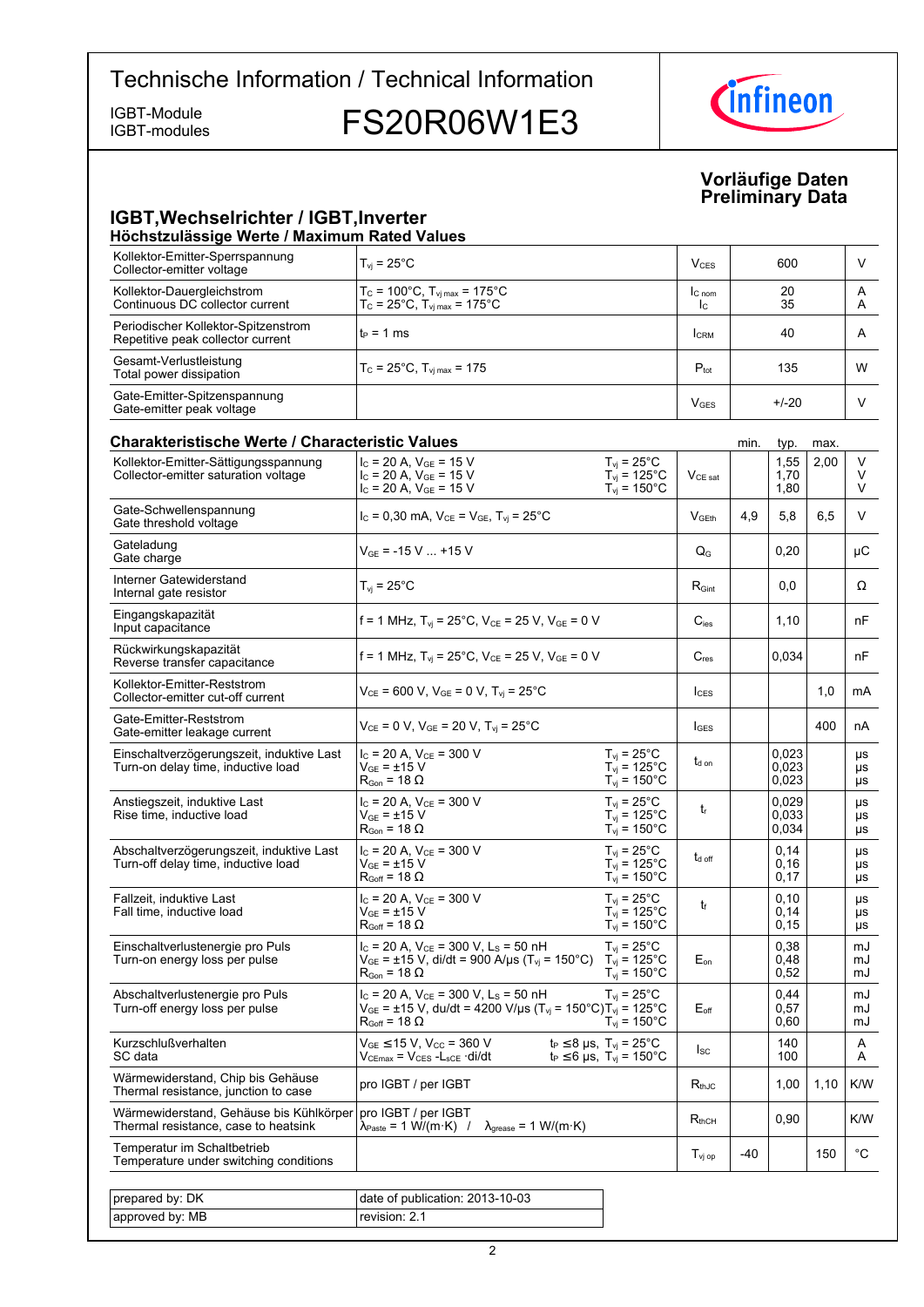IGBT-modules

IGBT-Module<br>IGBT-modules FS20R06W1E3



#### **Vorläufige-Daten Preliminary-Data**

#### **Diode,-Wechselrichter-/-Diode,-Inverter Höchstzulässige-Werte-/-Maximum-Rated-Values**

| Periodische Spitzensperrspannung<br>Repetitive peak reverse voltage | $T_{vi}$ = 25 $^{\circ}$ C                                                                                                            | <b>V</b> <sub>RRM</sub> | 600          |                  |
|---------------------------------------------------------------------|---------------------------------------------------------------------------------------------------------------------------------------|-------------------------|--------------|------------------|
| Dauergleichstrom<br>Continuous DC forward current                   |                                                                                                                                       | I۴                      | 20           |                  |
| Periodischer Spitzenstrom<br>Repetitive peak forward current        | $t_P = 1$ ms                                                                                                                          | <b>IFRM</b>             | 40           |                  |
| Grenzlastintegral<br>$I2t - value$                                  | $V_R$ = 0 V, t <sub>P</sub> = 10 ms, T <sub>vj</sub> = 125°C<br>V <sub>R</sub> = 0 V, t <sub>P</sub> = 10 ms, T <sub>vj</sub> = 150°C | $12$ t                  | 49,0<br>45,0 | $A^2S$<br>$A^2S$ |

#### **Charakteristische Werte / Characteristic**

| <b>Charakteristische Werte / Characteristic Values</b>                          |                                                                                                                       |                                                                            |                                         | min. | typ.                 | max. |                |
|---------------------------------------------------------------------------------|-----------------------------------------------------------------------------------------------------------------------|----------------------------------------------------------------------------|-----------------------------------------|------|----------------------|------|----------------|
| Durchlassspannung<br>Forward voltage                                            | $I_F = 20 A$ , $V_{GF} = 0 V$<br>$I_F = 20 A$ , $V_{GE} = 0 V$<br>$I_F = 20 A$ , $V_{GE} = 0 V$                       | $T_{vi}$ = 25°C<br>$T_{\rm vi}$ = 125°C<br>$T_{\rm vi}$ = 150 $^{\circ}$ C | $V_F$                                   |      | 1,60<br>1,55<br>1,50 | 2,00 | V              |
| Rückstromspitze<br>Peak reverse recovery current                                | $I_F$ = 20 A, - di <sub>F</sub> /dt = 900 A/µs (T <sub>vi</sub> =150°C)<br>$V_R = 300 V$<br>$V_{GF}$ = -15 V          | $T_{vi}$ = 25°C<br>$T_{\rm vi}$ = 125°C<br>$T_{\rm vi}$ = 150°C.           | <b>I</b> RM                             |      | 30,0<br>35,0<br>37,0 |      | A<br>A<br>A    |
| Sperrverzögerungsladung<br>Recovered charge                                     | $I_F$ = 20 A, - di <sub>F</sub> /dt = 900 A/us (T <sub>vi</sub> =150°C)<br>$V_R$ = 300 V<br>$V_{GF}$ = -15 V          | $T_{vi}$ = 25°C<br>$T_{\rm vi}$ = 125°C<br>$T_{\rm vi}$ = 150°C.           | Q,                                      |      | 1,25<br>2,30<br>2,70 |      | μC<br>μC<br>μC |
| Abschaltenergie pro Puls<br>Reverse recovery energy                             | $I_F = 20$ A, - di <sub>F</sub> /dt = 900 A/µs (T <sub>vi</sub> =150°C)<br>$V_R$ = 300 V<br>$V_{GF}$ = -15 V          | $T_{\rm vi}$ = 25°C<br>$T_{vi}$ = 125°C<br>$T_{\rm vi}$ = 150°C            | $E_{rec}$                               |      | 0,21<br>0,42<br>0,52 |      | mJ<br>mJ<br>mJ |
| Wärmewiderstand, Chip bis Gehäuse<br>Thermal resistance, junction to case       | pro Diode / per diode                                                                                                 |                                                                            | $R_{th,IC}$                             |      | 1,40                 | 1,55 | K/W            |
| Wärmewiderstand, Gehäuse bis Kühlkörper<br>Thermal resistance, case to heatsink | pro Diode / per diode<br>$\lambda_{\text{Paste}} = 1 \text{ W/(m·K)}$ / $\lambda_{\text{grease}} = 1 \text{ W/(m·K)}$ |                                                                            | $R_{thCH}$                              |      | 0.90                 |      | K/W            |
| Temperatur im Schaltbetrieb<br>Temperature under switching conditions           |                                                                                                                       |                                                                            | $\mathsf{T}_{\mathsf{vi}\,\mathsf{op}}$ | -40  |                      | 150  | °C             |

### **NTC-Widerstand-/-NTC-Thermistor**

| <b>Charakteristische Werte / Characteristic Values</b> |                                                          |                     | min. | typ. | max. |           |
|--------------------------------------------------------|----------------------------------------------------------|---------------------|------|------|------|-----------|
| Nennwiderstand<br>Rated resistance                     | $T_c = 25^{\circ}$ C                                     | $R_{25}$            |      | 5.00 |      | $k\Omega$ |
| Abweichung von R100<br>Deviation of R100               | $T_c$ = 100°C. R <sub>100</sub> = 493 Ω                  | AR/R                | $-5$ |      | 5    | %         |
| Verlustleistung<br>Power dissipation                   | $T_c = 25^{\circ}$ C                                     | $P_{25}$            |      |      | 20.0 | mW        |
| <b>B-Wert</b><br>B-value                               | $R_2 = R_{25}$ exp $[B_{25/50}(1/T_2 - 1/(298, 15 K))]$  | $B_{25/50}$         |      | 3375 |      | Κ         |
| <b>B-Wert</b><br>B-value                               | $R_2 = R_{25}$ exp $[B_{25/80}(1/T_2 - 1/(298.15 K))]$   | B <sub>25/80</sub>  |      | 3411 |      | Κ         |
| <b>B-Wert</b><br>B-value                               | $R_2 = R_{25}$ exp $[B_{25/100}(1/T_2 - 1/(298, 15 K))]$ | B <sub>25/100</sub> |      | 3433 |      | Κ         |

Angaben gemäß gültiger Application Note.

Specification according to the valid application note.

| prepared by: DK | date of publication: 2013-10-03 |
|-----------------|---------------------------------|
| approved by: MB | revision: 2.1                   |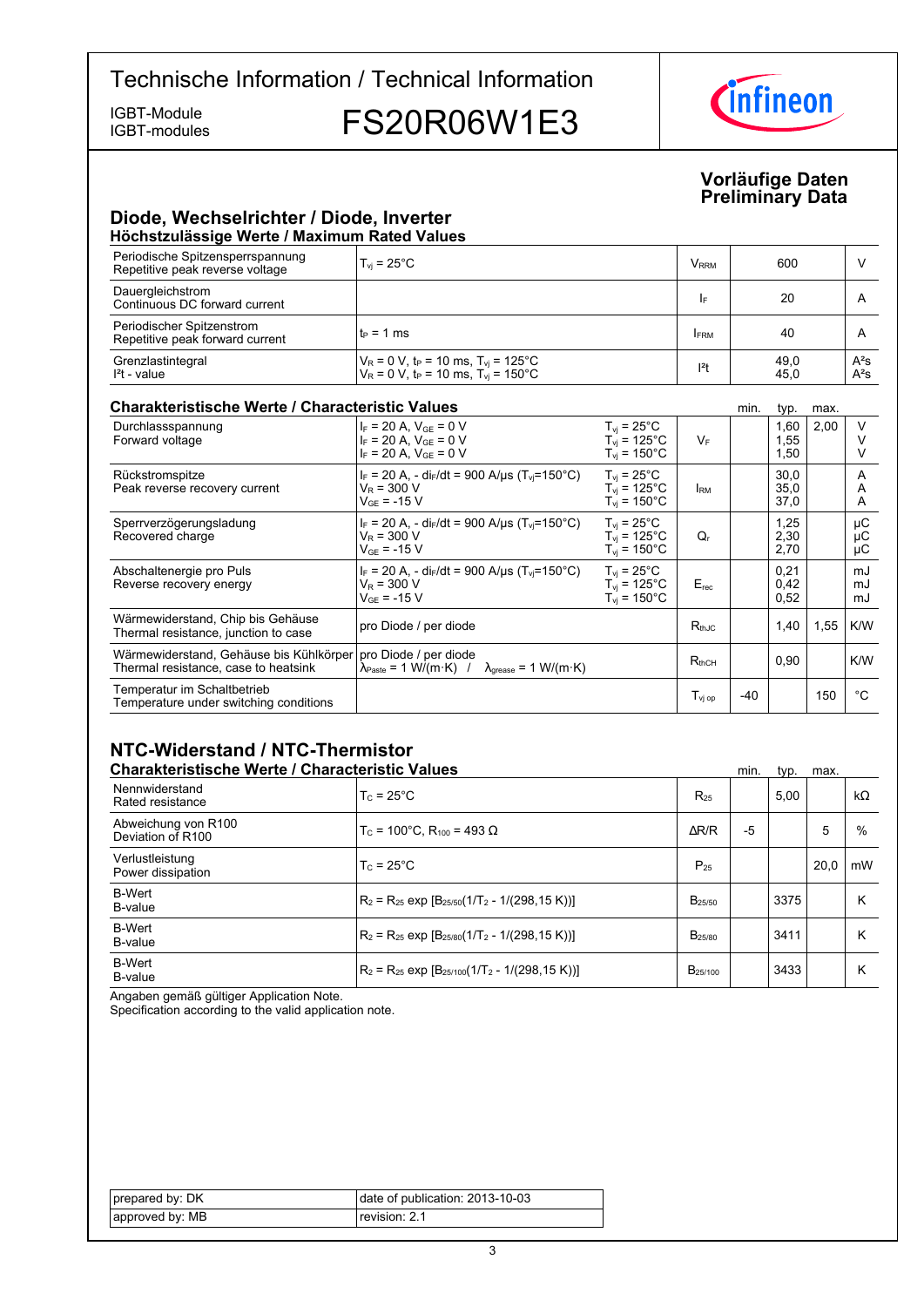IGBT-modules

IGBT-Module<br>IGBT-modules FS20R06W1E3



#### **Vorläufige-Daten Preliminary-Data**

| <b>Modul / Module</b>                                                                     |                                                                                         |                          |       |                                |      |           |
|-------------------------------------------------------------------------------------------|-----------------------------------------------------------------------------------------|--------------------------|-------|--------------------------------|------|-----------|
| Isolations-Prüfspannung<br>Isolation test voltage                                         | RMS, $f = 50$ Hz, $t = 1$ min.                                                          | <b>V</b> <sub>ISOL</sub> |       | 2,5                            |      | kV        |
| Innere Isolation<br>Internal isolation                                                    | Basisisolierung (Schutzklasse 1, EN61140)<br>basic insulation (class 1, IEC 61140)      |                          |       | Al <sub>2</sub> O <sub>3</sub> |      |           |
| Kriechstrecke<br>Creepage distance                                                        | Kontakt - Kühlkörper / terminal to heatsink<br>Kontakt - Kontakt / terminal to terminal |                          |       | 11,5<br>6,3                    |      | mm        |
| Luftstrecke<br>Clearance                                                                  | Kontakt - Kühlkörper / terminal to heatsink<br>Kontakt - Kontakt / terminal to terminal |                          |       | 10,0<br>5,0                    |      | mm        |
| Vergleichszahl der Kriechwegbildung<br>Comperative tracking index                         |                                                                                         | <b>CTI</b>               |       | > 200                          |      |           |
|                                                                                           |                                                                                         |                          | min.  | typ.                           | max. |           |
| Modulstreuinduktivität<br>Stray inductance module                                         |                                                                                         | $L_{\rm sCF}$            |       | 25                             |      | nH        |
| Modulleitungswiderstand, Anschlüsse -<br>Chip<br>Module lead resistance, terminals - chip | $T_c = 25^{\circ}$ C, pro Schalter / per switch                                         | $R_{CC' + FF'}$          |       | 4,50                           |      | $m\Omega$ |
| Lagertemperatur<br>Storage temperature                                                    |                                                                                         | $T_{\sf stg}$            | $-40$ |                                | 125  | °C        |
| Anpresskraft für mech. Bef. pro Feder<br>mountig force per clamp                          |                                                                                         | F                        | 20    |                                | 50   | N         |
| Gewicht<br>Weight                                                                         |                                                                                         | G                        |       | 24                             |      | g         |

Der Strom im Dauerbetrieb ist auf 30 A effektiv pro Anschlusspin begrenzt The current under continuous operation is limited to 30 A rms per connector pin

| prepared by: DK | date of publication: 2013-10-03 |
|-----------------|---------------------------------|
| approved by: MB | revision: 2.1                   |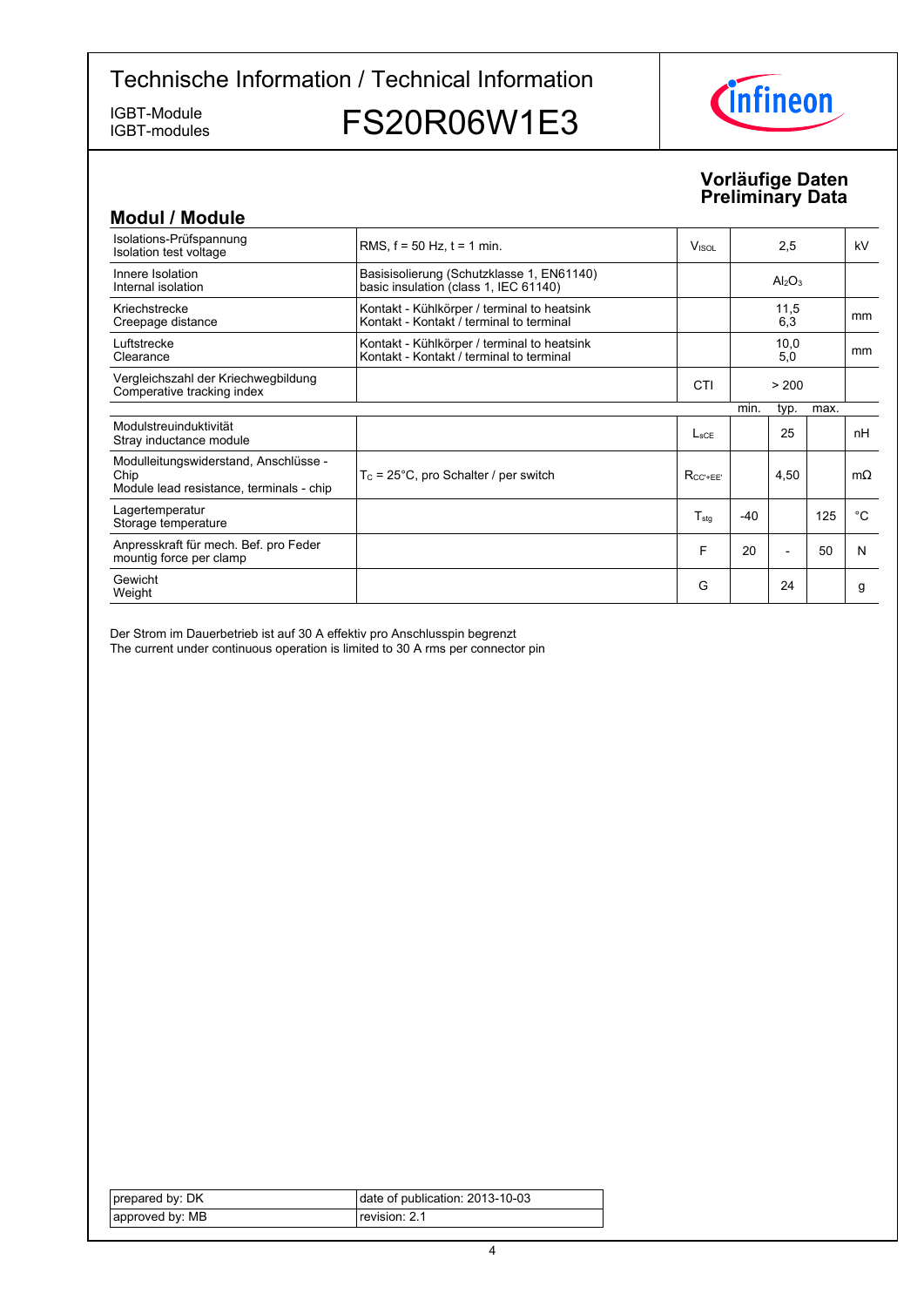# Technische Information / Technical Information IGBT-Module **FS20R06W1E3**



IGBT-modules

### **Vorläufige-Daten Preliminary-Data**



#### **Übertragungscharakteristik-IGBT,Wechselrichter-(typisch) transfer-characteristic--IGBT,Inverter(typical)**  $I_{C}$  = f (V<sub>GE</sub>)

 $\rm V_{CE}$  = 20 V



#### **Ausgangskennlinienfeld-IGBT,Wechselrichter-(typisch) output-characteristic-IGBT,Inverter-(typical)**  $I_C = f(V_{CE})$  $T_{\text{vj}}$  = 150 $^{\circ}$ C



#### **SchaltverlusteIGBT,Wechselrichter-(typisch) switching-losses--IGBT,Inverter-(typical)**  $E_{on}$  = f (l<sub>C</sub>),  $E_{off}$  = f (l<sub>C</sub>)



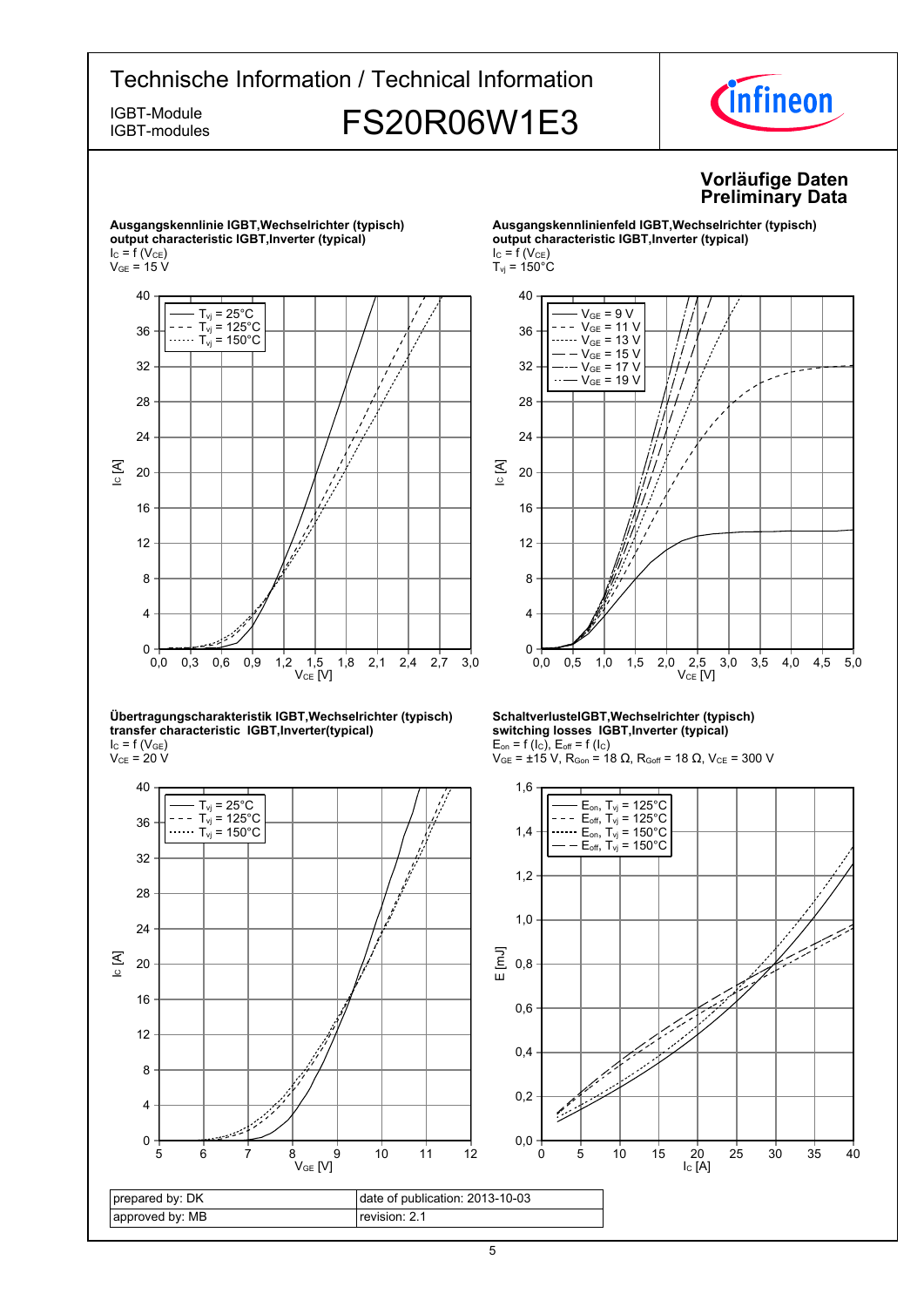

prepared by: DK approved by: MB date of publication: 2013-10-03 revision: 2.1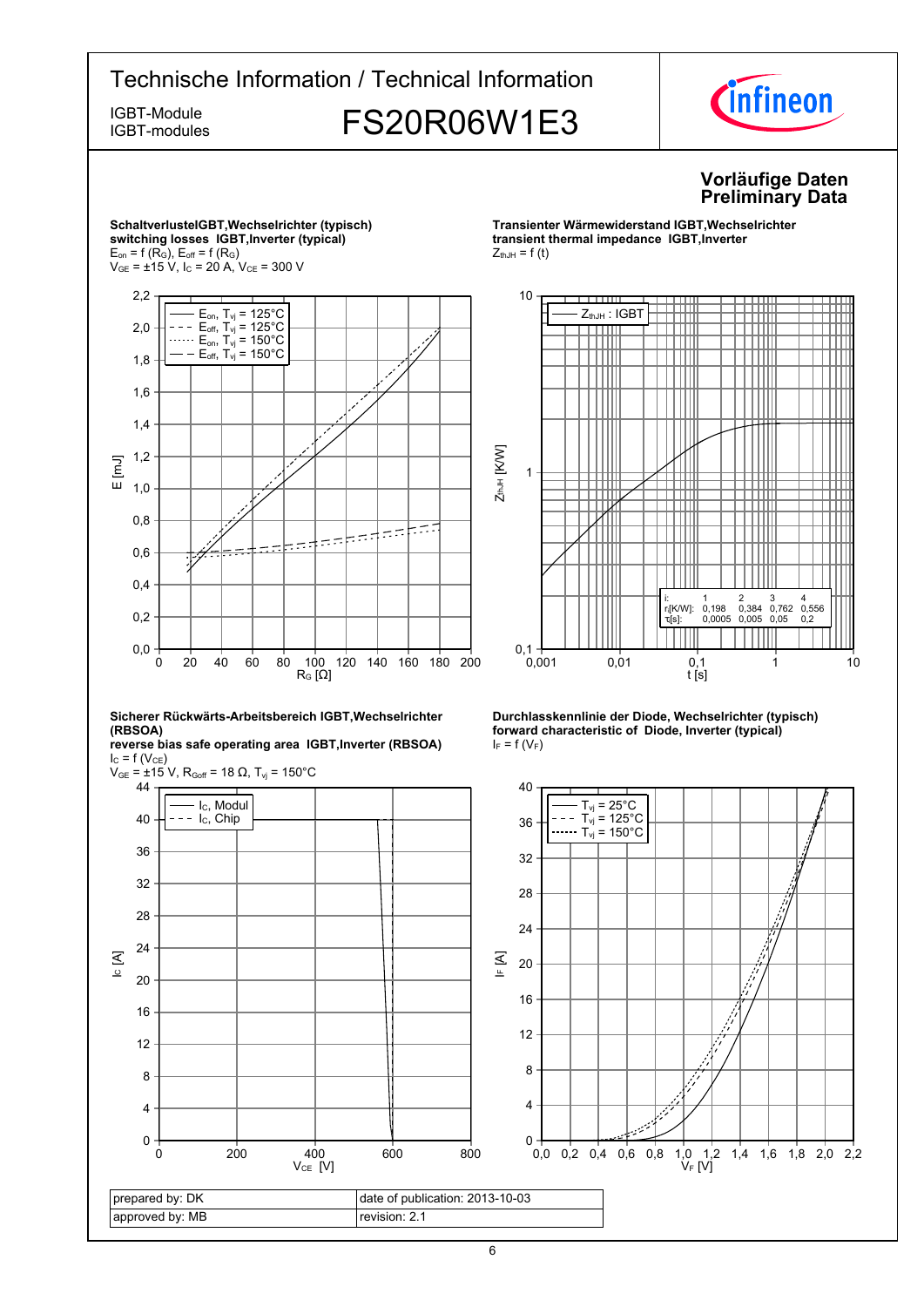IGBT-modules

prepared by: DK approved by: MB

 $0,1 +$ <br> $0.001$ 

# IGBT-Module<br>IGBT-modules FS20R06W1E3



#### **Vorläufige-Daten Preliminary-Data**



 $t$  [s]

### **Schaltverluste-Diode,-Wechselrichter-(typisch)**  $s$ witching losses Diode, Inverter (typical)

 $R_G$  [Ω] 0 20 40 60 80 100 120 140 160 180 200  $E_{rec}$ , T<sub>vj</sub> = 125°C  $E_{rec}$ , T<sub>vj</sub> = 150 $^{\circ}$ C

### **NTC-Widerstand-Temperaturkennlinie-(typisch) NTC-Thermistor-temperature-characteristic-(typical)**



7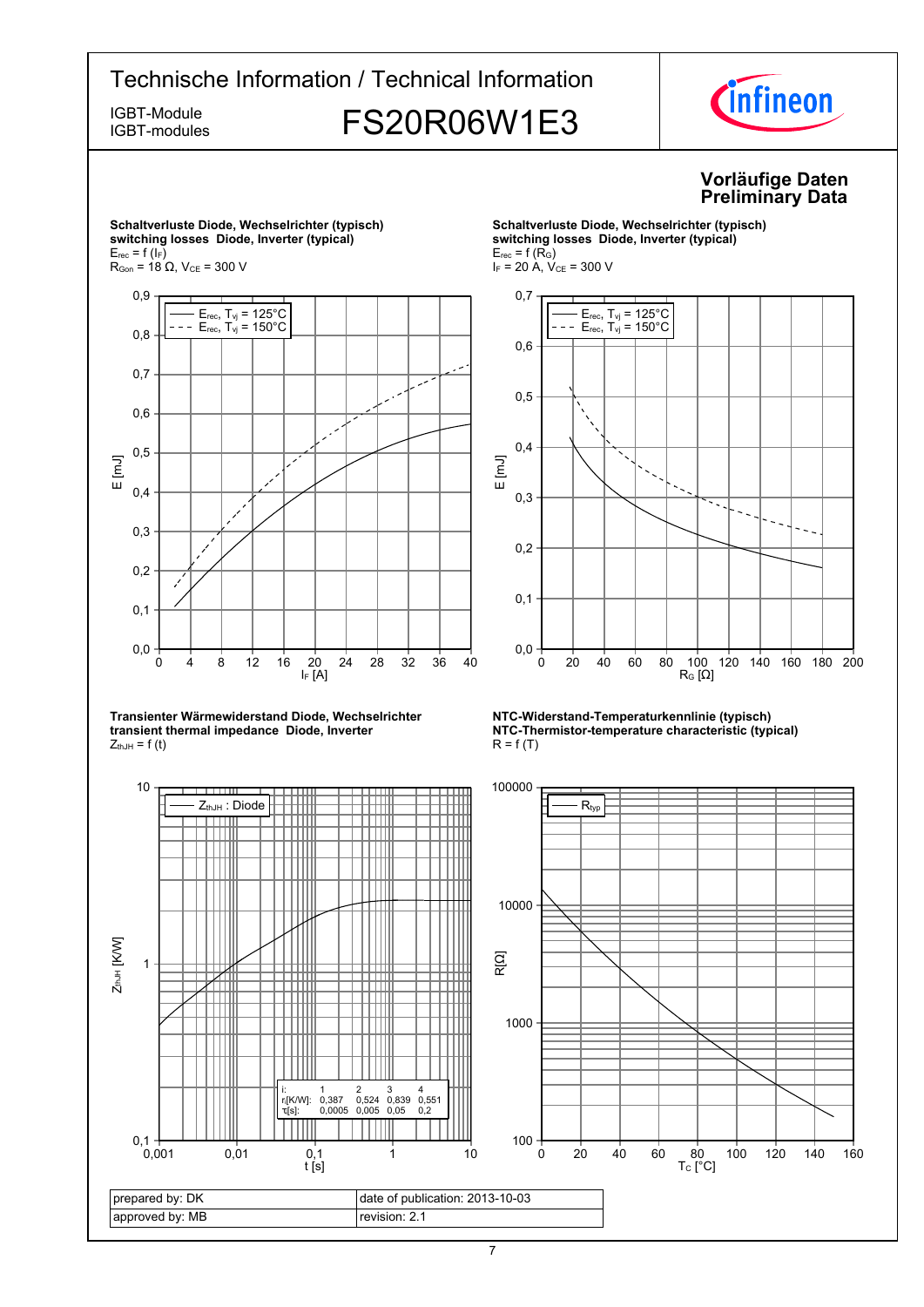IGBT-modules

# IGBT-Module<br>IGBT-Modules FS20R06W1E3